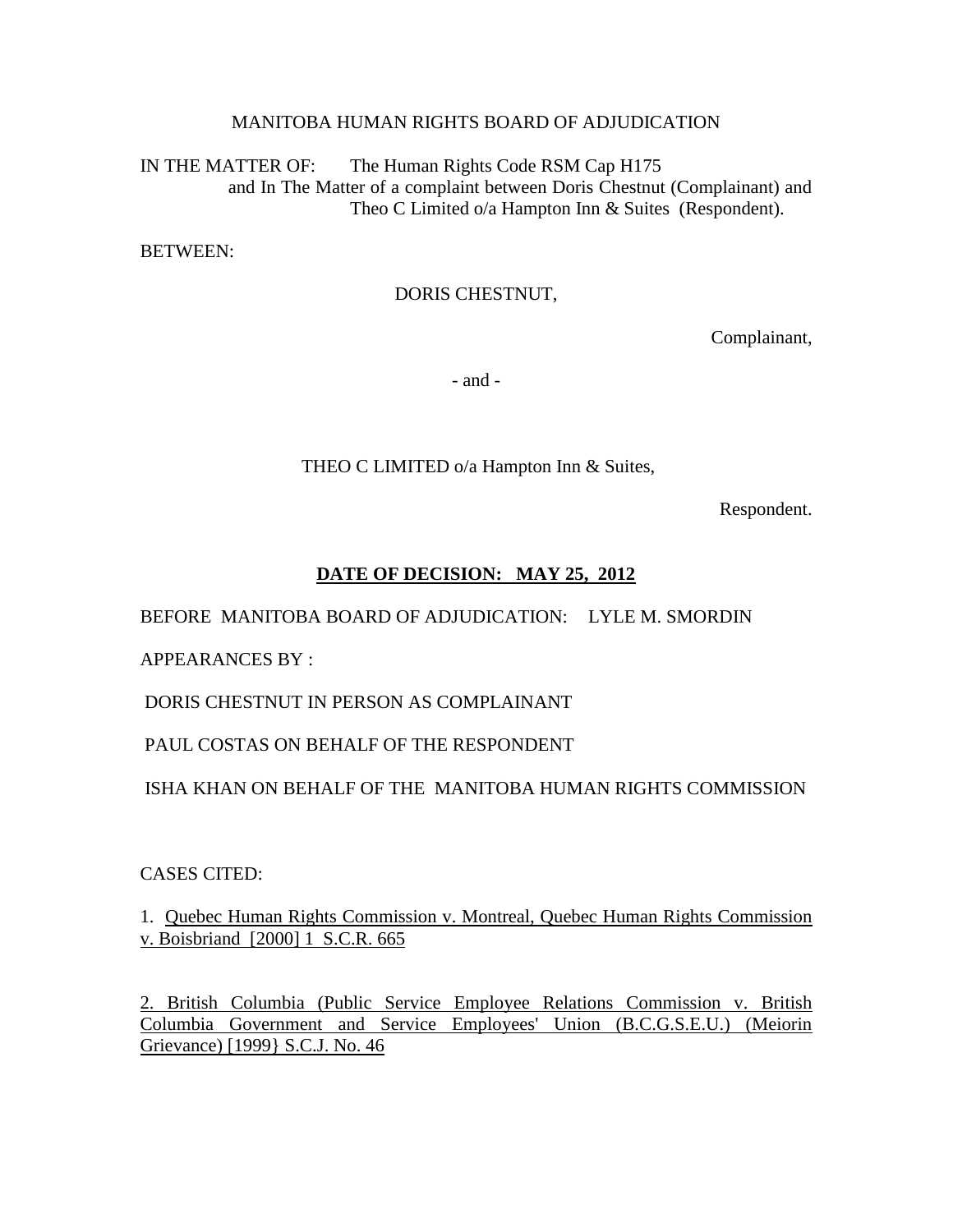3. Central Okanagan School District N. 23 v. Renaud [1992] S.C.J. No. 75

4. Willems-Wilson v. Allbright Drycleaners Ltd. [1997] B.C.H.R.T.D. No. 26

5. Sylvester v. British Columbia Society of Male Survivors of Sexual Abuse . [2002] B.C.H.R.T.D. No. 14

6. Lane v. ADGA Group Consultants Inc. [2007] O.H.R.T.D. No. 34

7. Farnya v. Chorny [1951] B.C.J. No. 152

8. Budge v. Thorvaldson Care Homes Ltd. [2002] M.H.R.B.A.D. No. 1

9. Manitoba Human Rights Commission Policy and Procedures Manual dated April 16, 2002.

10. Manitoba Human Rights Commission Policy and Procedures Manual Policy No. L-5 dated February 17, 2010

#### LEGISLATION CITED: The Human Rights Code C.C.S.M. CAP. H175.

This claim was initiated by the Complainant on September 22, 2009 with The Human Rights Commission alleging that her employer failed to reasonably accommodate her due to her physical disability (Osteoperosis) and that the discrimination was not based upon bona fide and reasonable requirements or qualifications for the employment or occupation contrary to Section 14 of The Manitoba Human Rights Code. A reply was received on behalf of the Respondent indicating that the complaint was not valid and stating that at no time did the Respondent act in any discriminatory manner toward the Complainant. The Respondent challenged the Complainant's claim that she was unable to work due to her physical disability and says that the Respondent's actions do not qualify as discrimination as contemplated by the legislation.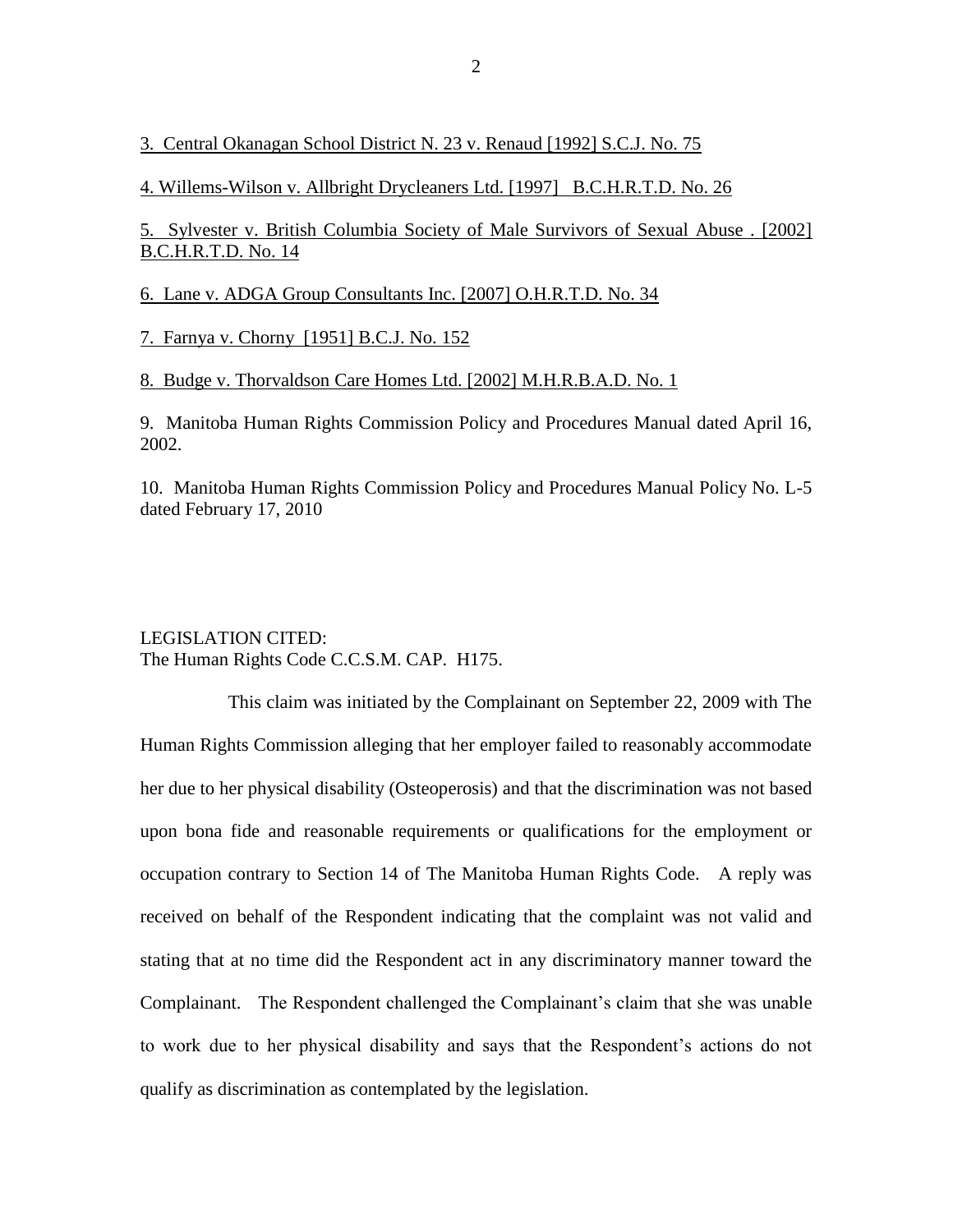On August  $30<sup>th</sup>$ , 2011 I was designated by the Minister of Justice and Attorney General under Section 32 of The Code as a Board of Adjudication to hear and rule on the complaint. The hearing of this matter took place in Winnipeg, Manitoba on April 11, 2012.

The following Exhibits were filed by the parties:

1. Designation of Board of Adjudication dated August 30, 2011 by Andrew Swan, Minister of Justice and Attorney General.

2. Notice of Public Hearing.

3. Notice with respect to request pursuant to Section 36 (2) of The Human Rights Code.

4. Dr. R. Bhayana letter dated March 28, 2012 to legal counsel for The Manitoba Human Rights Commission.

5. Manitoba Provincial Drugs Program letter dated August 15, 2008 addressed to the Complainant.

- 6. Employee Handbook Hampton Inn and Suites.
- 7. Acknowledgement of Receipt of handbook dated April 26, 2005.
- 8. Housekeeping list of requirements dated April 26, 2005.
- 9. Warning misconduct notice dated March 13, 2009.
- 10. Warning misconduct notice dated June 23, 2009.
- 11. Warning misconduct notice dated June 26, 2009.
- 12. Termination Notice from Respondent to Complainant dated July 7, 2009.
- 13. Calendar for July 26, to July 31, 2009.
- 14. Respondent's paystub in favour of the Complainant.
- 15.. Complainant's Resume.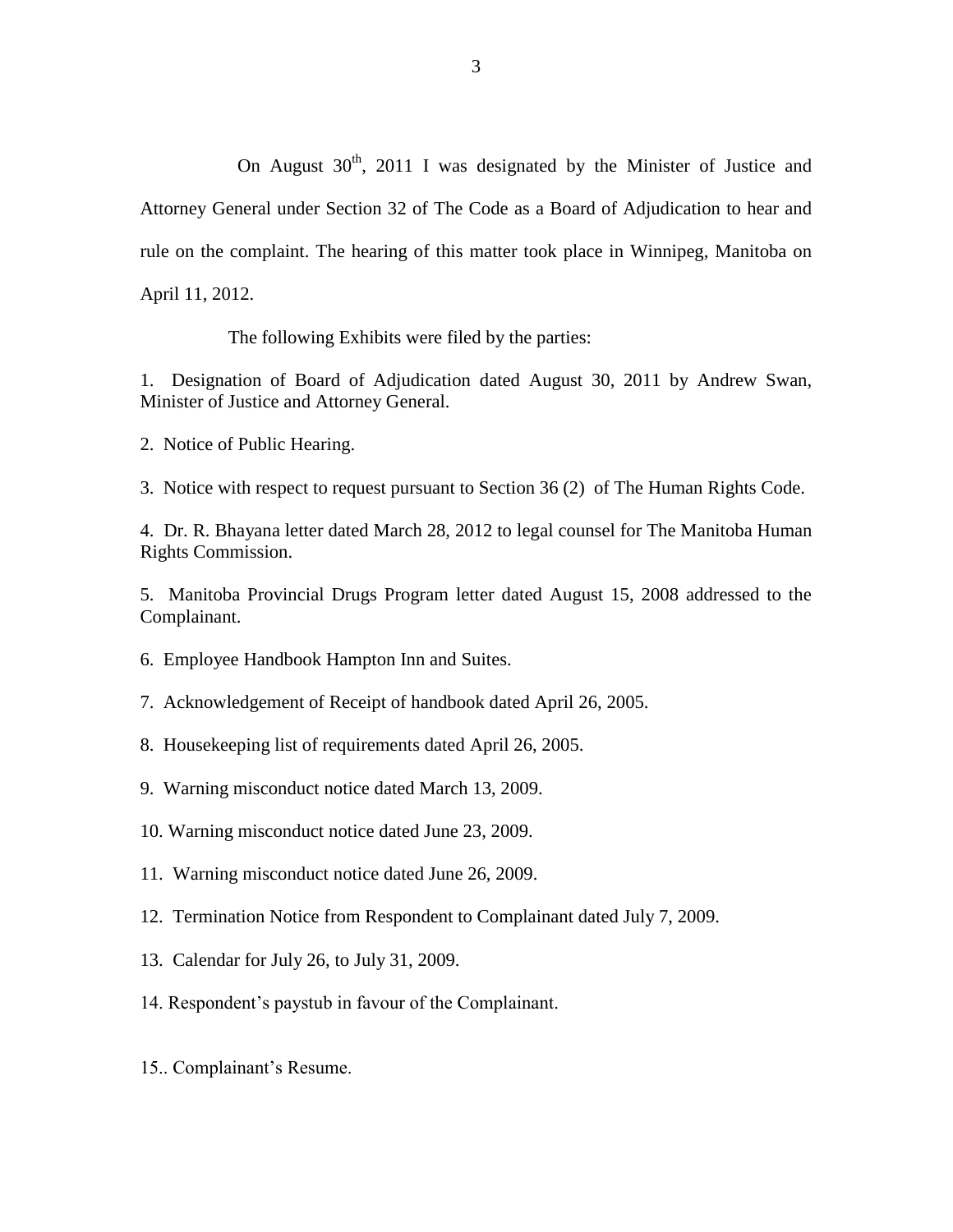16. Complainant's attempts at re-employment.

The issue in this case revolved around an allegation of discrimination by the Complainant on the basis that she was not accommodated by the Respondent by its failure to recognize her disability and not accommodating her medical condition which she alleged was disclosed to the Respondent.

I had to consider the following:

- 1) Does the Complainant have a disability?
- 2) Was the Respondent aware of her special needs?
- 3) If so, the onus then shifts to the Respondent to establish by evidence that it did reasonably accommodate the Complainant.

The Complainant at all material times was employed by the Respondent as a housekeeper at its hotel establishment.

In her evidence the Complainant advised me that she suffered from Osteoporosis which was diagnosed in 2005 and further that she had contracted Osteoarthritis in the year 1999. She complained of sharp back pain in the middle of the day which affected her energy level and caused her to be tired and sore. As a result in her employment as a housekeeper, changing beds as well as washing bathroom floors was a problem. She worked for the Respondent from April 26, 2005 to the end of July 2009.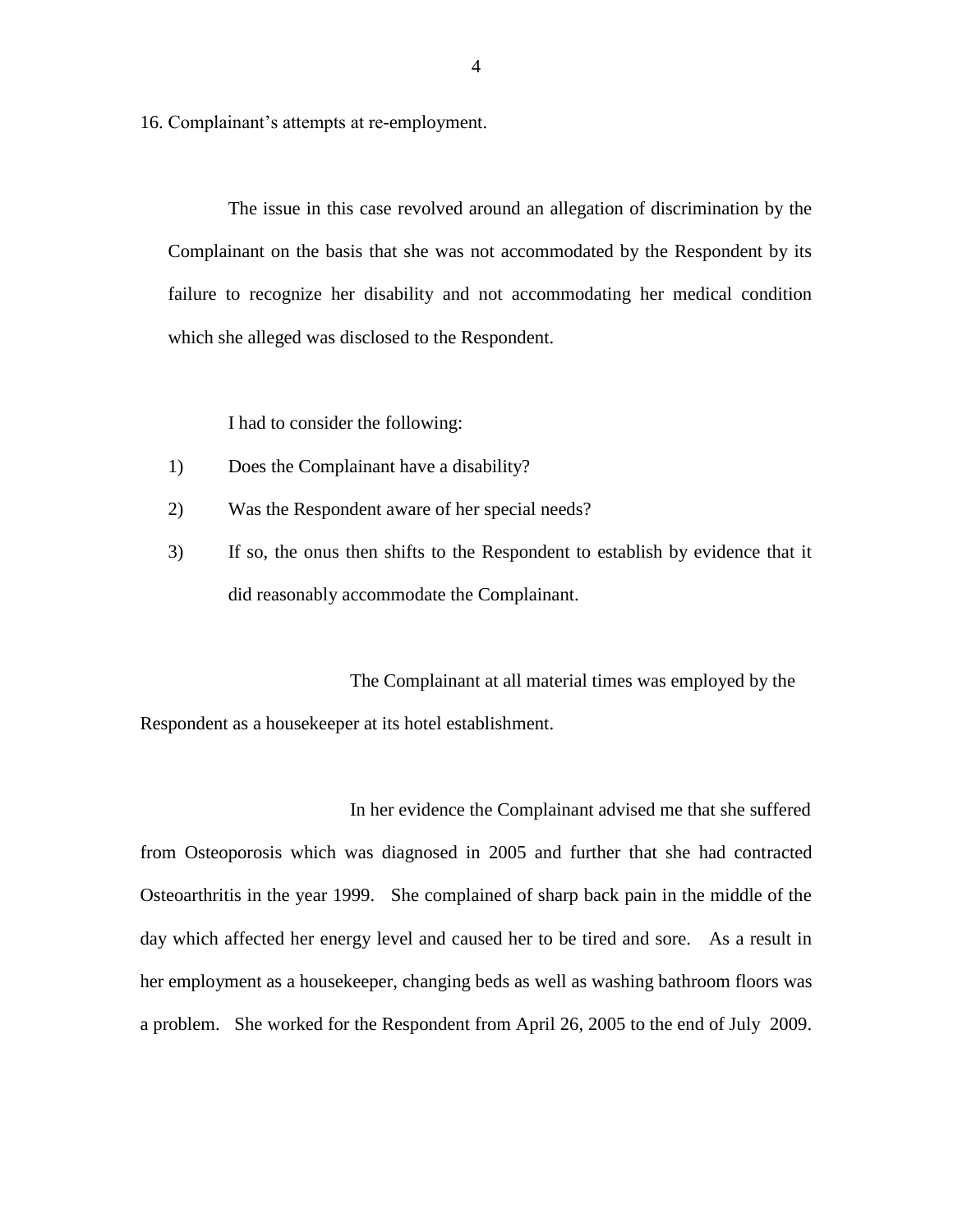She was terminated by way of a letter dated July 7, 2009 (Exhibit 12) advising her that her employment would be terminated as of August  $4<sup>th</sup>$ , 2009.

As part of her evidence she produced a letter from her doctor (Exhibit 4) confirming the diagnosis of Osteoarthritis in 1999 and the diagnosis of Osteoporosis in 2005. Exhibit 5 is a letter from The Province of Manitoba Provincial Drug Program dated August 15, 2008 which describes the medications she was taking. In her evidence she indicated she provided this letter to the Respondent. She is currently 54 years of age.

Prior to being first employed she met with the Respondent's representative Mr. Paul Costas and was provided with an employee handbook (Exhibit 6). She acknowledged receipt of the handbook on April 26, 2005 (Exhibit 7). Exhibit 8 outlines her housekeeping duties in detail. She indicated to the hearing that she reported her disability to Amy Bluecoat, her first supervisor and then subsequently to Rhonda Nobis, another supervisor. She also indicated that Mr. Dan Deschenes was the hotel manager and Paul Costas was the owner. She then advised that she became a supervisor in 2007, but at the end of 2008 was demoted once again to a housekeeper. She started her employment earning \$7.25 per hour based on a 37 ½ hour week. Her salary increased to \$9.75 per hour as a supervisor and then when she returned to the housekeeper position she was earning \$10.00 per hour. That wage lasted until she was dismissed.

She provided evidence that she cleaned the fifth floor of the hotel which contained sixteen guest rooms. She also said that both her supervisors, Amy Bluecoat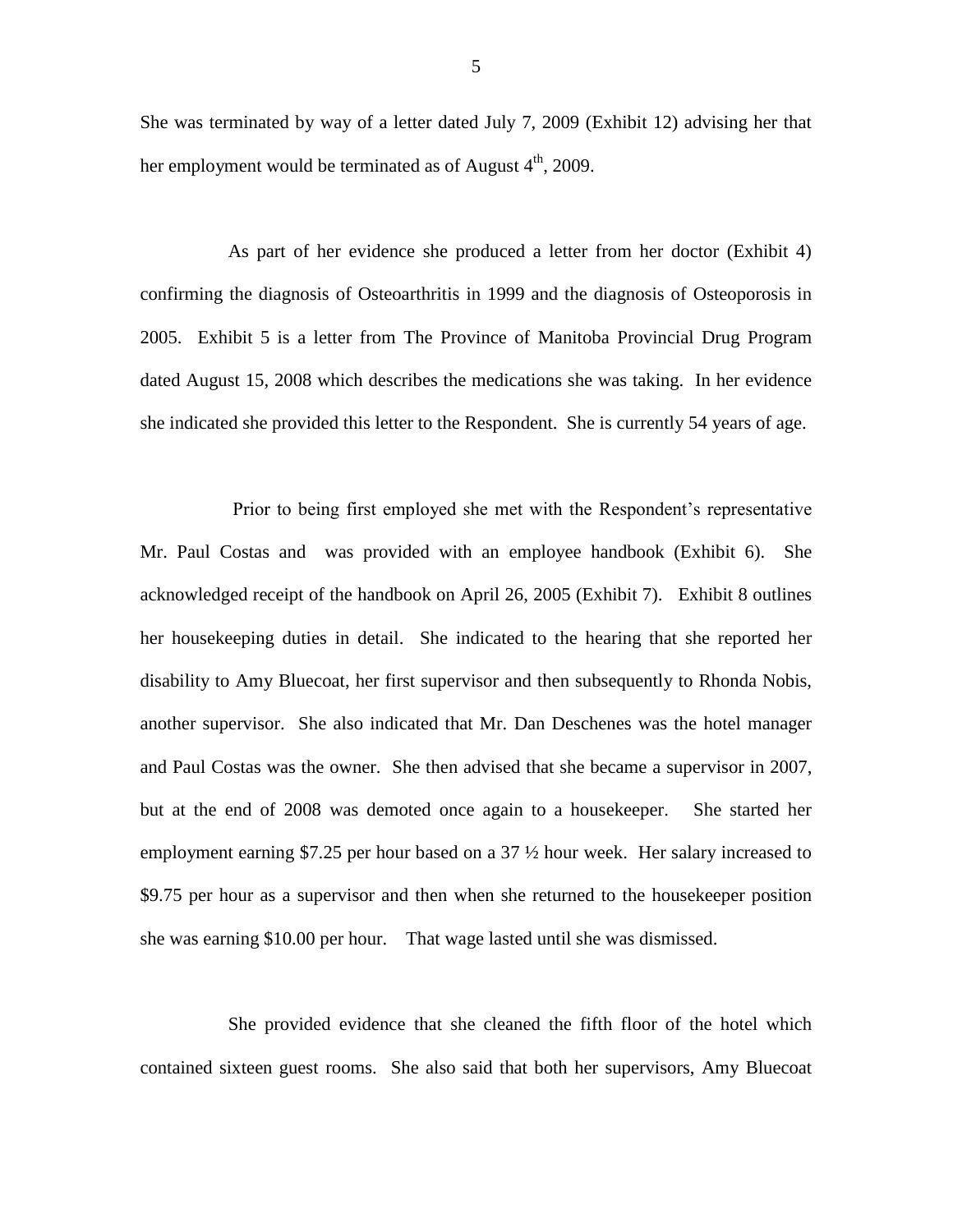and Rhonda Nobis were aware of her physical condition and Rhonda told her she could take a little rest every now and then. She gave evidence that she told the hotel manager Mr. Deschenes about her condition and he said he would talk to the owner about her switching to another hotel owed by the same organization, but that did not take place. The Complainant indicated that the other hotel was too far away from her residence.

During the term of her employment she was given three warning notices, the first one on March  $13<sup>th</sup>$ , 2009 (Exhibit 9) about taking a guest's clothes hanger that had been left behind. That matter was apparently resolved and there was no discussion about her physical condition at that time.

Subsequently on June  $23<sup>rd</sup>$ , 2009 she received a warning letter (Exhibit 10) signed by Supervisor Rhonda Nobis indicating that a spot had been found on a duvet cover in one of the rooms. She also admitted there were other notices for her being "slow".

Subsequently on June 26, 2009 she received a further warning notice (Exhibit 11) which focused upon her lack of productivity indicating she was taking too long in cleaning rooms.

She then received a termination letter (Exhibit 12) dated July 7, 2009 giving her four weeks' notice of the termination of her employment. She told the hearing that she was paid to July  $31<sup>st</sup>$ , 2009.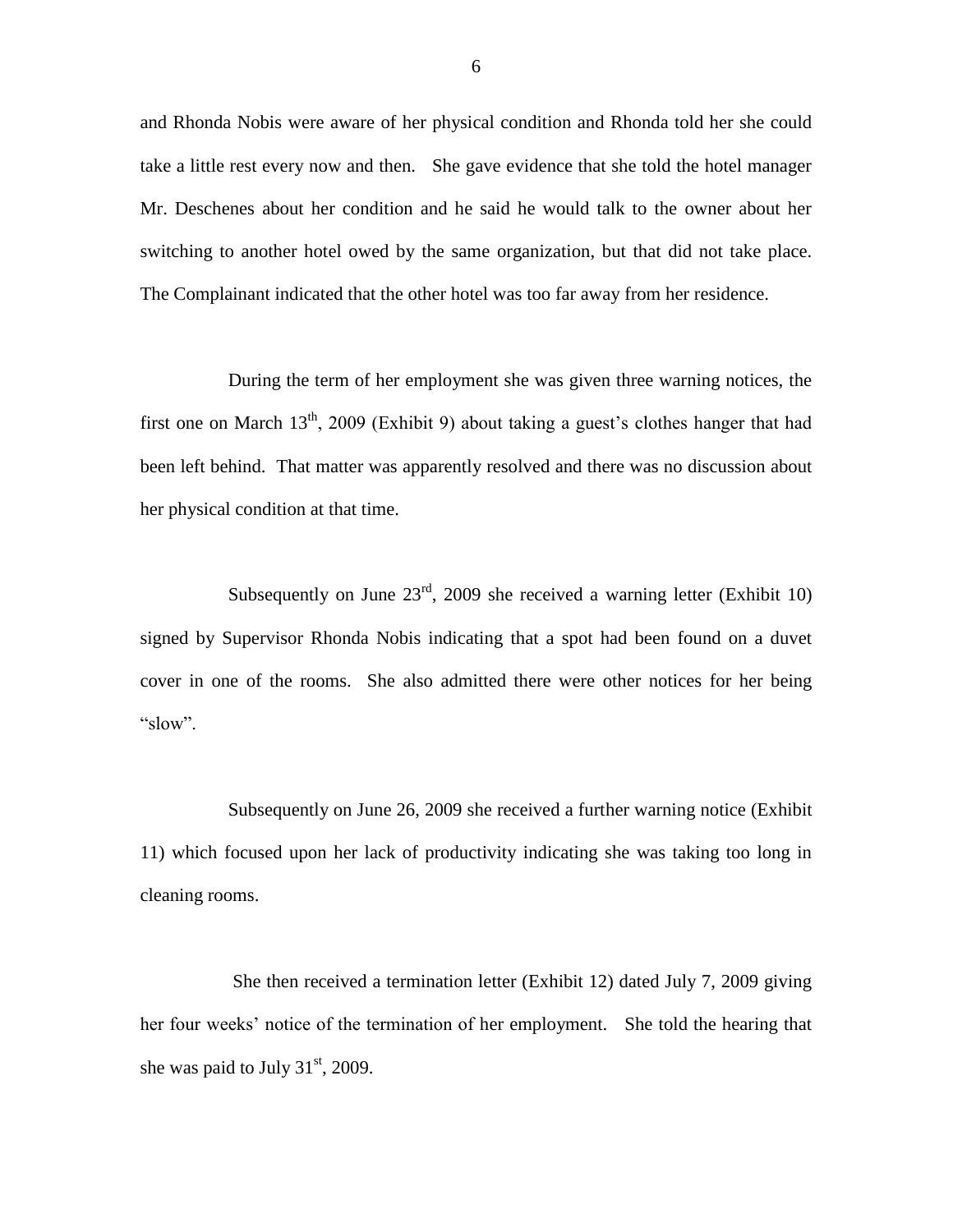Subsequently she applied to other hotels and is now employed in the same industry.

On cross-examination Mr. Costas questioned the Complainant about her hiring interview and indicated that he had given her the handbook which she acknowledged and that the duties were fully explained to her either by himself or the hotel manager. He then reviewed Exhibits 9, 10 and 11 which all were warning notices as outlined earlier. On cross-examination the Complainant indicated that she received no other warning notices. Her assertion was unchallenged.

Next to testify was the Complainant's daughter Stephanie Chestnut who works elsewhere also as a housekeeper. She described her mother's condition and the effect upon her and the fact that she would come home from work tired and limping with pain in her back. She indicated she had spoken to Rhonda Nobis, her mother's supervisor who she indicated was aware of her mother's history and medical condition. Ms. Chestnut also told the hearing she helped in her mother's search for alternate employment.

After the Complainant concluded her case, the Respondent called several witnesses, the first being of no assistance to the Board of Adjudication because she was not able to speak. The second witness was Amy Bluecoat who was employed for ten years as a supervisor. She only remembers the Complainant telling her she was going to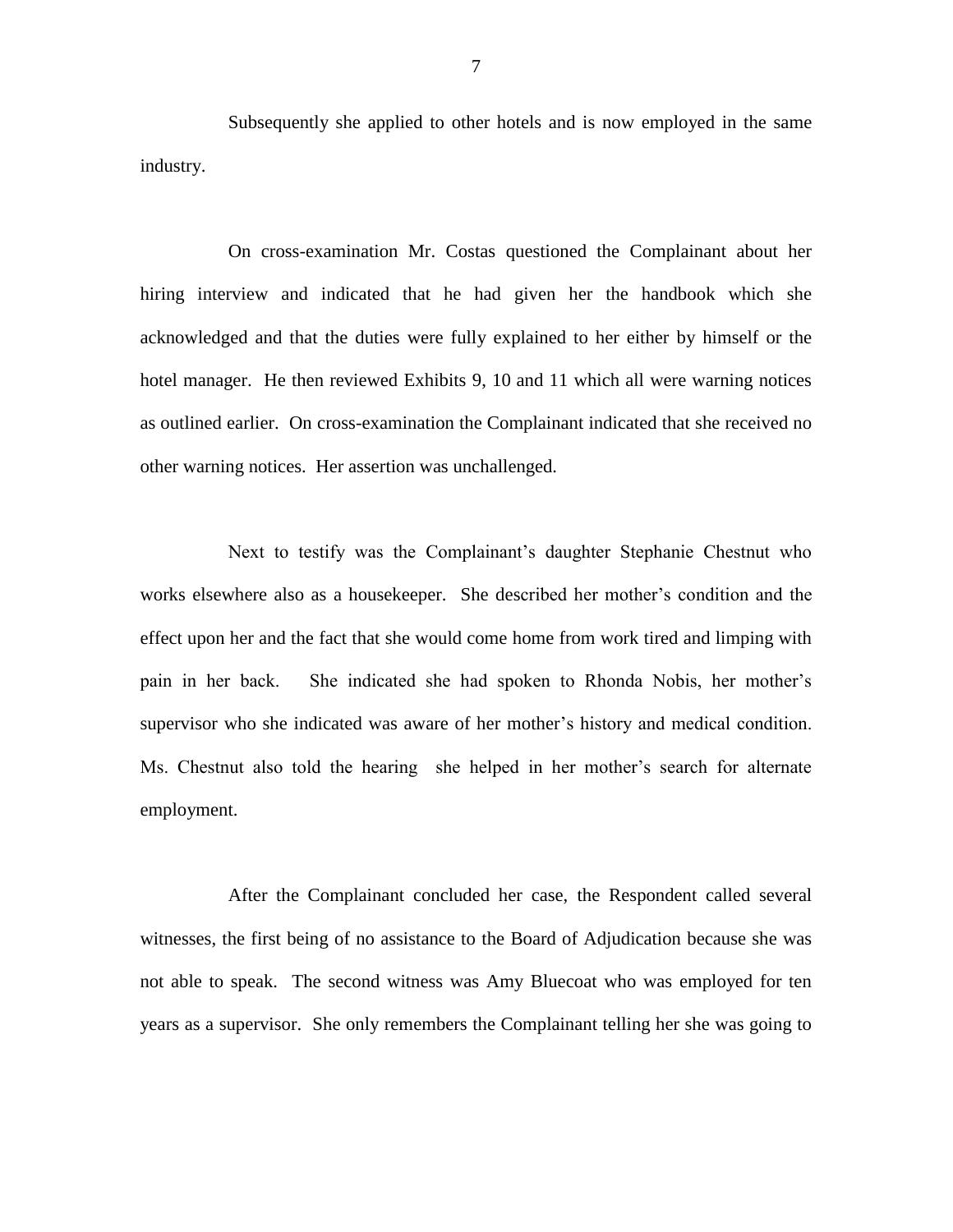be let go. She did admit under cross-examination that the Complainant had told her about her back, but her evidence was not very clear in that respect.

The next witness was Mr. Andy Zhao who is now the general manager of the Respondent. He commenced working for the Respondent in June 2006. In his observation he said the Complainant was lacking in quality and efficiency in doing her work. Mr. Zhao gave evidence that she never complained to him about her health. He indicated he signed the dismissal letter as Director of Sales and Assistant General Manager on July  $7<sup>th</sup>$ , 2009. I note in Exhibit 12 there was no reason given for her dismissal.

Under cross-examination, the handbook was reviewed. It was pointed out by counsel for the Commission that there was no allowance for accommodation. Mr. Zhao said there was never any accommodation offered to any employee. In his evidence he indicated he did random checks of rooms and he did not recall the Complainant's demotion from supervisor to housekeeper. He denied he knew about the disability and as a result his evidence was not helpful in that respect. He did confirm that he talked to the Complainant about her performance, especially referenced in Exhibits 10 and 11, the second and third warnings. He confirmed that the Complainant worked until July  $31<sup>st</sup>$ , 2009 and that there was no reference letter given to her. He did indicate under crossexamination that at the time of termination the Complainant said: "You can't fire me" and handed him the letter of August  $15<sup>th</sup>$ , 2008 (Exhibit 5) outlining her medication.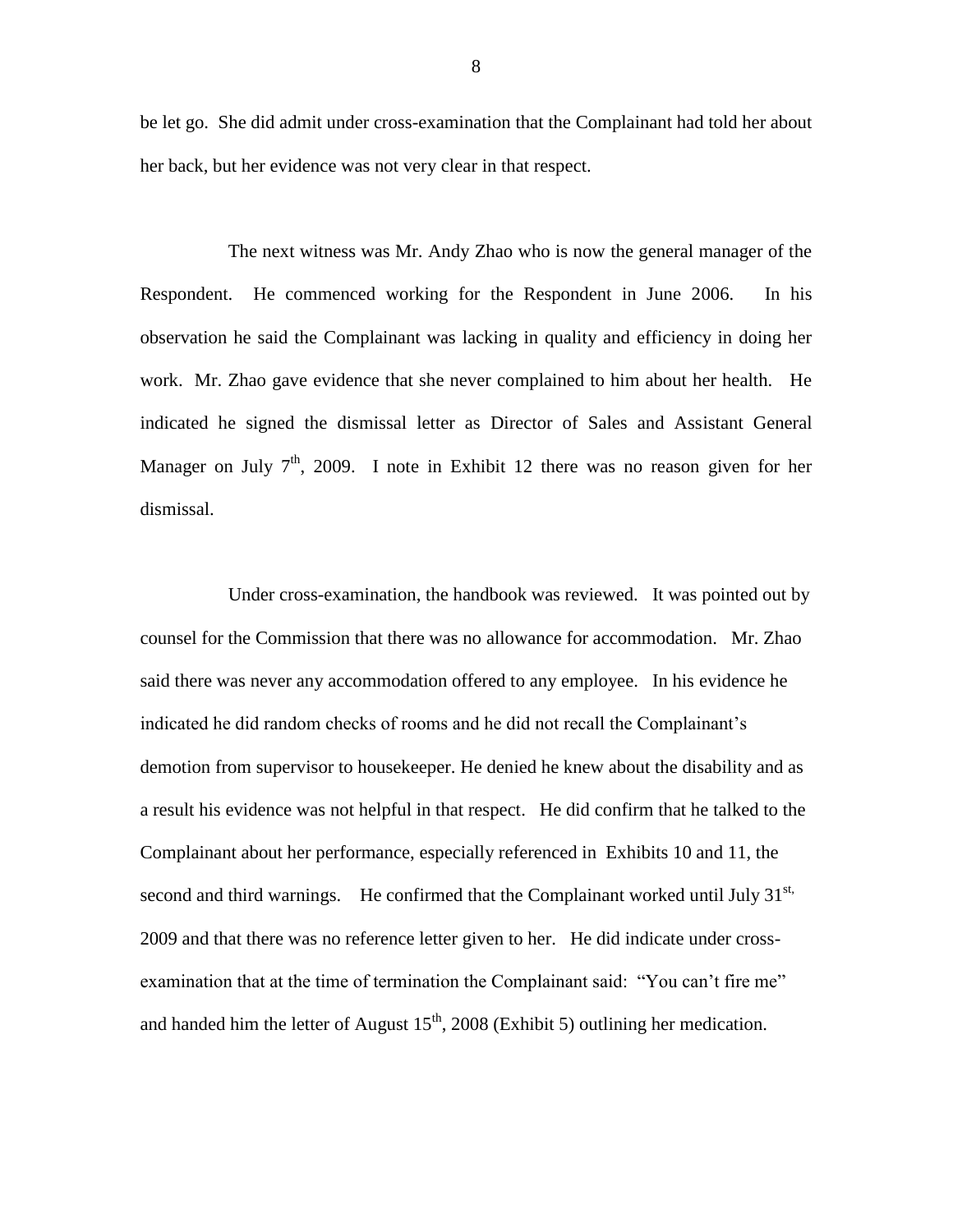In closing arguments, counsel for the Commission provided the authorities as earlier referred to and argued that the Complainant's lack of speed at her employment was due to her condition as referred to in Exhibit 4. The question is whether the Respondent was aware of her condition during her term of employment and whether the Respondent had a duty to enquire as to her condition.

(Case #2) The Supreme Court of Canada case from British Columbia was quoted. In that case Madam Justice McLachlin (as she then was) proposed a three step test for determining whether a prima facie discriminatory standard is a bona fide occupational requirement

Madam Justice McLachlin in her Judgment (Paragraph 54) suggests that an employer may justify the impugned standard by establishing a balance of probabilities :

- 1) That the employer adopted the standard for a purpose rationally connected to the performance of the job;
- 2) That the employer adopted the particular standard in an honest and good faith belief that it was necessary to the fulfillment of that legitimate work-related purpose; and
- 3) That the standard is reasonably necessary to the accomplishment of that legitimate work-related purpose. To show that the standard is reasonably necessary, it must be demonstrated that it is impossible to accommodate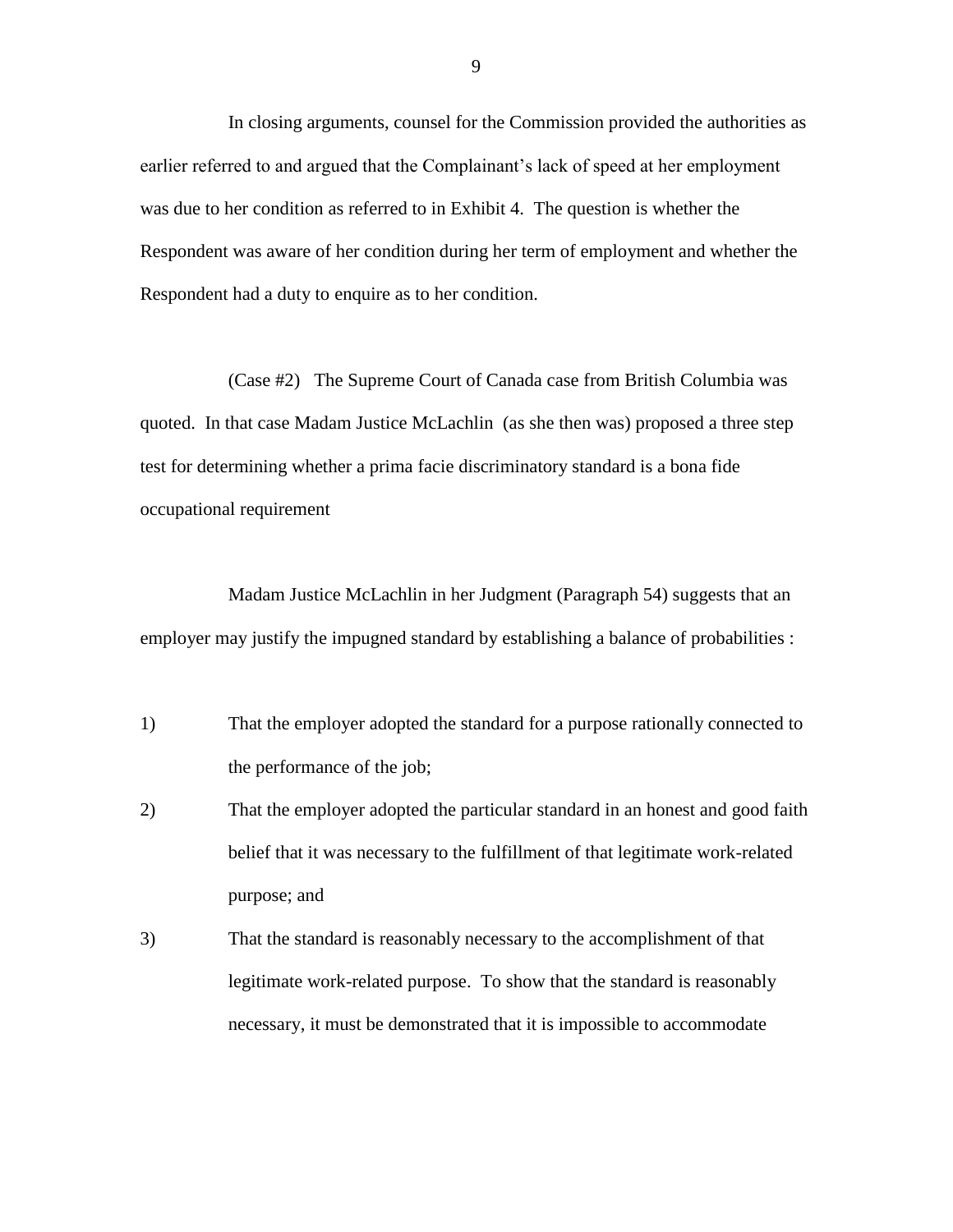individual employees sharing the characteristics of the Claimant without imposing undue hardship upon the employer.

In this case since the Respondent employed a large number of housekeepers I would suggest that there would have been no undue hardship to the Respondent if they accommodated the Complainant, at least to some degree. Madam Justice McLachlin suggested that the initial task of the employer is to determine what the impugned standard is generally designed to achieve. The ability to work safely and efficiently is the purpose most often mentioned in the cases, but there may well be other reasons for imposing particular standards in the workplace. I cannot find the necessity for that standard in this case. Secondarily once the legitimacy of the employer's more general purpose is established, the employer must take the second step of demonstrating that it adopted the particular standard with an honest and good faith belief that it was necessary to the accomplishment of its purpose with no intention of discriminating against the Complainant. I find no evidence in the present case of that.

The third and final hurdle is to demonstrate that the impugned standard is reasonably necessary for the employer to accomplish its purpose and that the employer must establish that it cannot accommodate the Claimant and others adversely affected by the standard without experiencing undue hardship. Once again I do not find that applicable in the present case.

10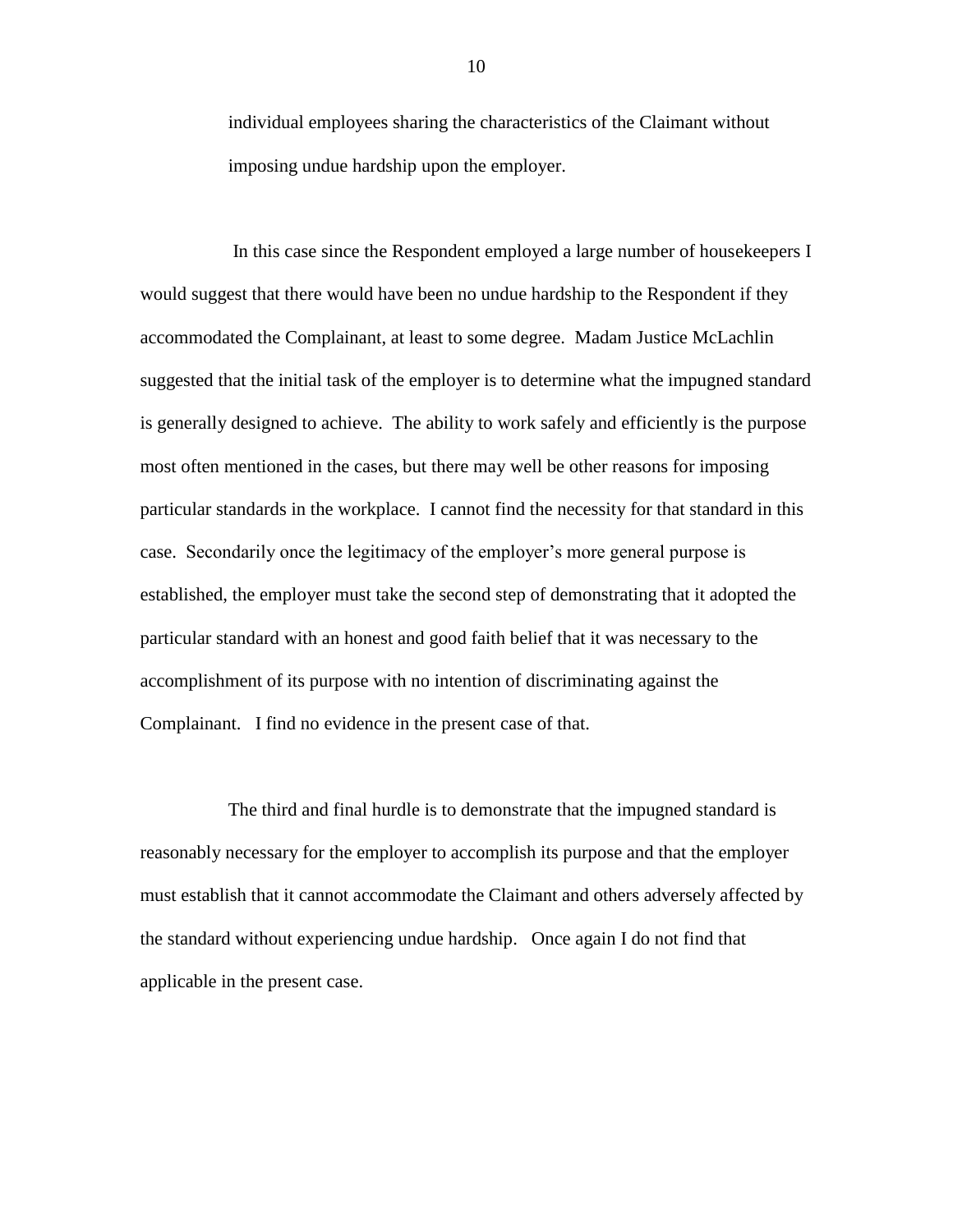Counsel for the Human Rights Commission referred to a Supreme Court of Canada case Central Okanagan School District No. 23 v. Renaud [1992] 2 SCR 970 which says in part that the conduct of the Complainant must be considered in determining whether the employer has to accommodate the employee. The case goes on to say that while the employee may be in a position to make suggestions, the employer is in the best position to determine how the employee can be accommodated without undue interference in the operation of the employer's business. In this case it seems there was no inquiry whatsoever.

#### The case of Willems-Wilson v. Allbright Drycleaners Ltd.

[1997] B.C.H.R.T.D. No. 26 is a Human Rights Tribunal case in which there was an allegation that the employer discriminated against the employee with respect to employment because of a physical and/or mental disability. The decision of the tribunal imposed upon the employer an obligation at the very least to make some enquiries.

I would imagine that given the circumstances of the present case, it would not have been a hardship on the Respondent to make such an enquiry and then to accommodate the Complainant especially in light of the fact that there were a number of housekeepers assigned to the same floor. There was no evidence that they could not have accommodated her.

As well there was no evidence that the Complainant was not a satisfactory worker. Aside from the warning notices, she seemed to be reliable over the period of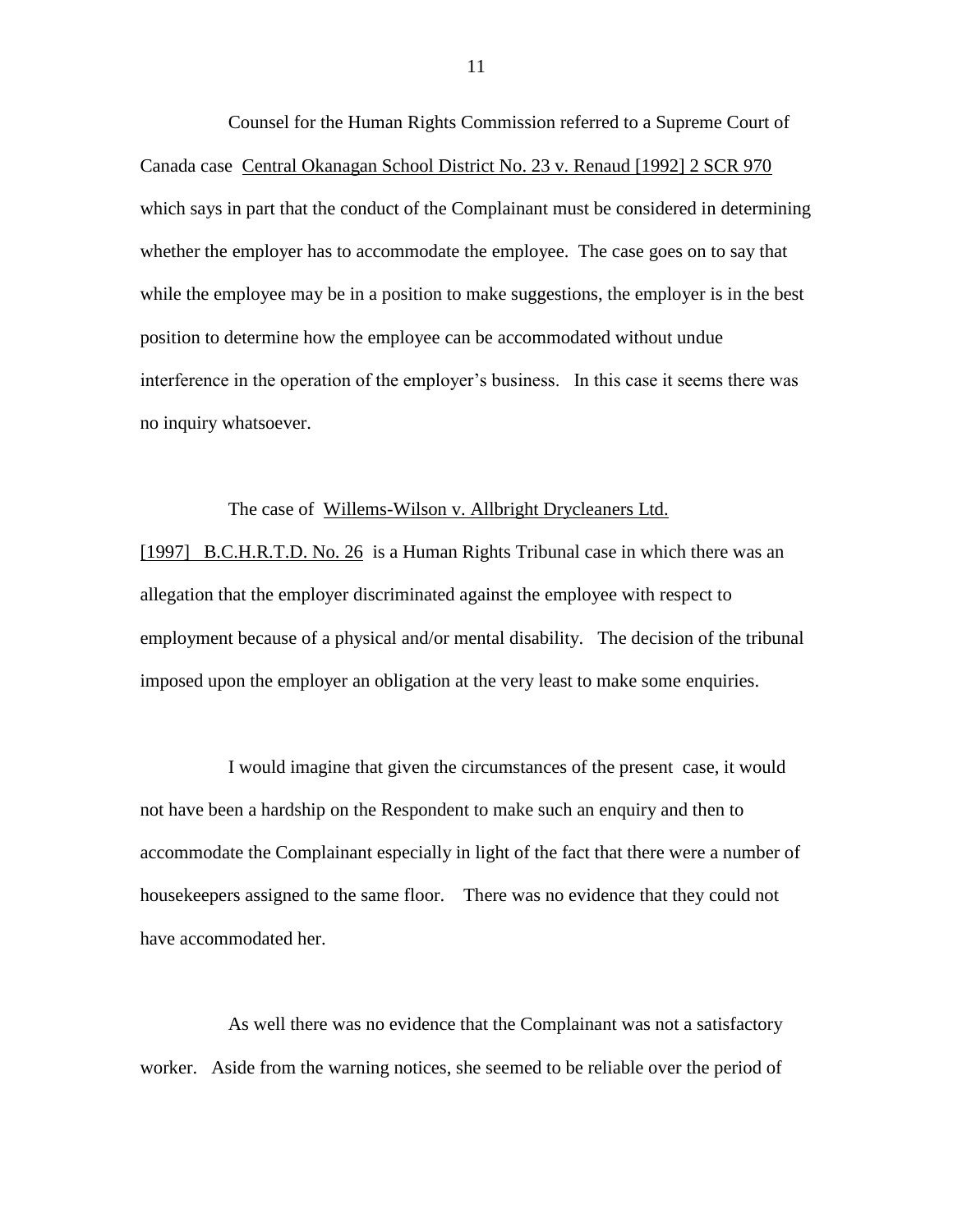time that she was employed. The three notices were all in 2009, four years after she was first hired.

Section 43 (2) provides me with the opportunity in addition to considering damages to suggest a remedial Order and to potentially compensate the Complainant for loss of self respect. Counsel for The Human Rights Commission referred me to the case of Budge v. Thorvaldson Care Homes Ltd. [2002] M.H.R.B.A.D. No. 1 in which Adjudicator A. Peltz awarded the sum of \$4,000.00 as damages for injury to the Complainant's dignity, feelings and self-respect. The present case does not suggest as high an award as I fully believe the Respondent did not intentionally fail to accommodate the Complainant and may have merely disregarded their awareness of her condition.

I am therefore ordering that the following occur:

1. The Respondent pay to the Complainant one months' salary which I would calculate at \$1,650.00 utilizing a pay rate of \$10.00 per hour for 7 ½ hours per day. As well I would award the Complainant the sum of \$2,000.00 for loss of self-respect and as well order the following:

a) That the Respondent develop a reasonable accommodation policy in consultation with The Human Rights Commission or to be approved by the Commission within three months of this decision;

b) That the Respondent post that policy in a staff room at their establishment;

12